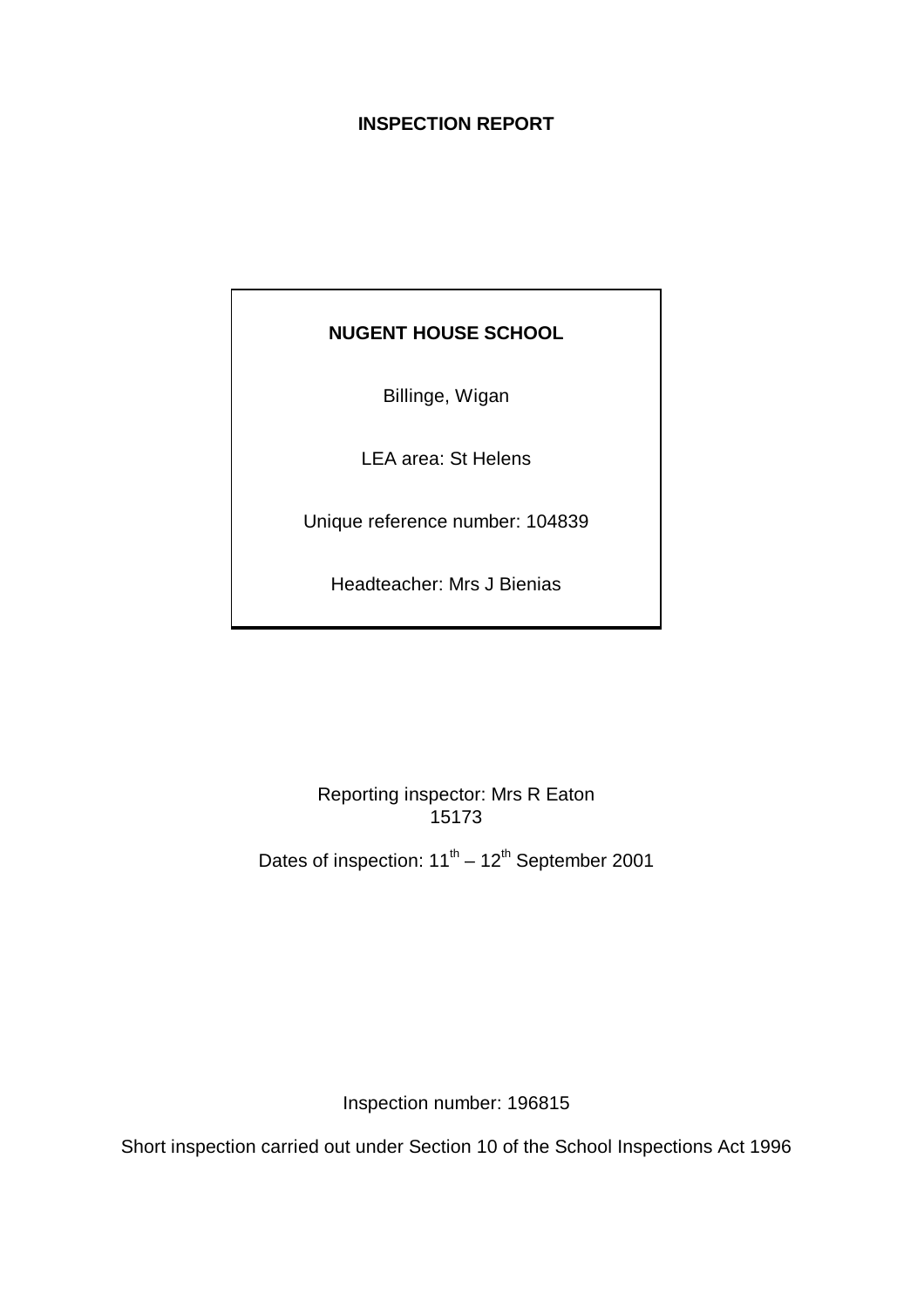# **INFORMATION ABOUT THE SCHOOL**

| Type of school:              | Special                                    |
|------------------------------|--------------------------------------------|
| School category:             | Independent                                |
| Age range of pupils:         | 7 to 19 years                              |
| Gender of pupils:            | Male                                       |
|                              |                                            |
| School address:              | Carr Mill Road<br><b>Billinge</b><br>Wigan |
| Postcode:                    | WN57TT                                     |
| Telephone number:            | 01744 892551                               |
| Fax number:                  | 01744 895697                               |
|                              |                                            |
| Appropriate authority:       | <b>Nugent Care Society</b>                 |
| Name of chair of governors:  | Mr M. Woosey                               |
| Date of previous inspection: | $21^{st} - 25^{th}$ July 1997              |

#### © Crown copyright 2001

This report may be reproduced in whole or in part for non-commercial educational purposes, provided that all extracts quoted are reproduced verbatim without adaptation and on condition that the source and date thereof are stated.

Further copies of this report are obtainable from the school. Under the School Inspections Act 1996, the school must provide a copy of this report and/or its summary free of charge to certain categories of people. A charge not exceeding the full cost of reproduction may be made for any other copies supplied.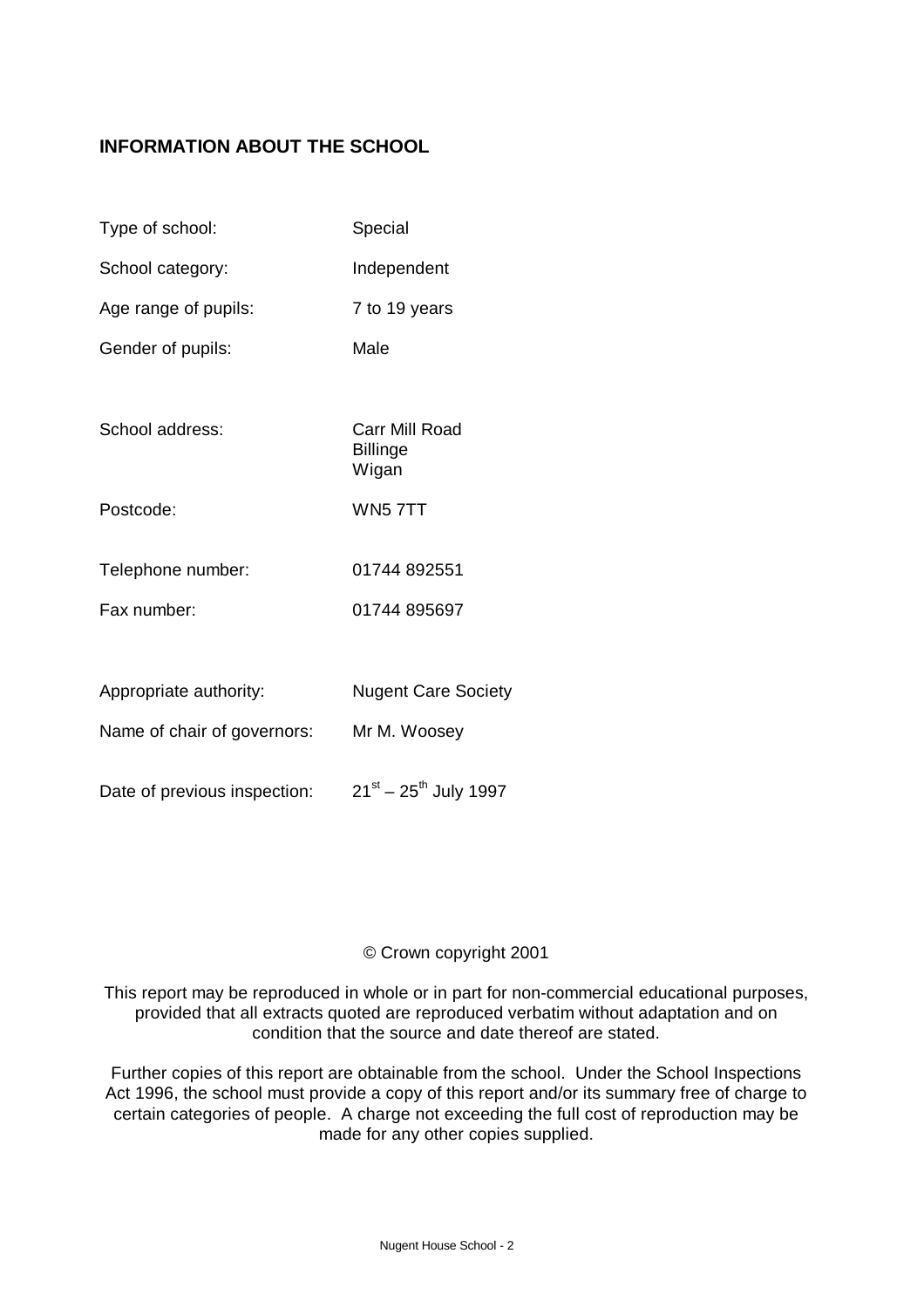## **INFORMATION ABOUT THE INSPECTION TEAM**

| <b>Team members</b> |                   |                      |  |  |
|---------------------|-------------------|----------------------|--|--|
| 15173               | Mrs R Eaton       | Registered inspector |  |  |
| 13462               | Ms R Mothersdale  | Lay inspector        |  |  |
| 21666               | Mr A Margerisen   | Team inspector       |  |  |
| 20466               | Mr A Tattersall   | Team inspector       |  |  |
| 22821               | Ms L Wolstencroft | Team inspector       |  |  |

The inspection contractor was:

Bench Marque Limited National Westminster Bank Chambers Victoria Street Burnham-on-Sea Somerset TA8 1AN

Any concerns or complaints about the inspection or the report should be raised with the inspection contractor. Complaints that are not satisfactorily resolved by the contractor should be raised with OFSTED by writing to:

> The Complaints Manager Inspection Quality Division The Office for Standards in Education Alexandra House 33 Kingsway London WC2B 6SE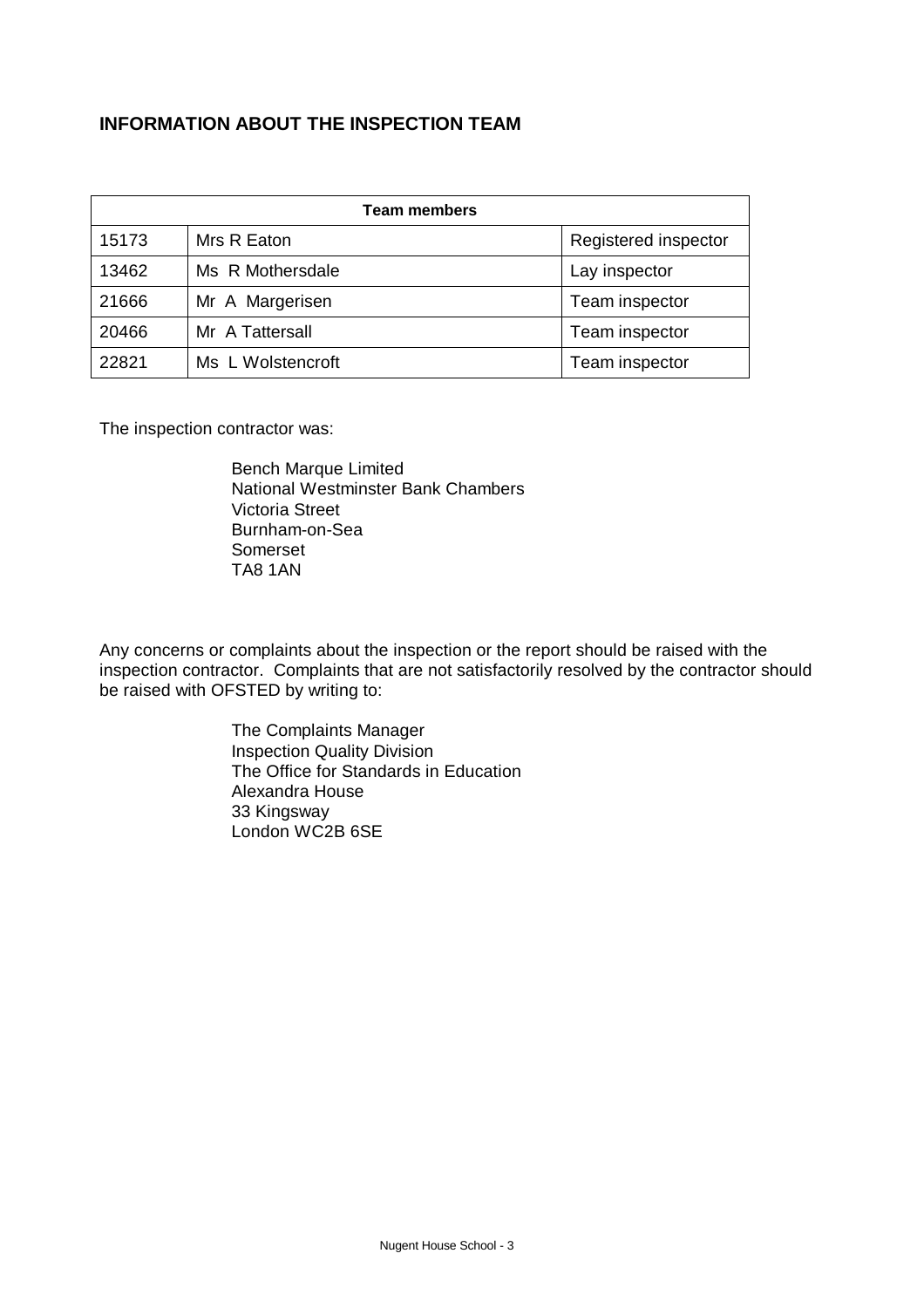# **REPORT CONTENTS**

|                                                                                                                                                                                                                                                                                                                                                                          | Page |
|--------------------------------------------------------------------------------------------------------------------------------------------------------------------------------------------------------------------------------------------------------------------------------------------------------------------------------------------------------------------------|------|
| <b>PART A: SUMMARY OF THE REPORT</b>                                                                                                                                                                                                                                                                                                                                     | 5    |
| Information about the school<br>How good the school is<br>What the school does well<br>What could be improved<br>How the school has improved since its last inspection<br><b>Standards</b><br>Pupils' attitudes and values<br>Teaching and learning<br>Other aspects of the school<br>How well the school is led and managed<br>Parents' and carers' views of the school |      |
| <b>PART B: COMMENTARY</b>                                                                                                                                                                                                                                                                                                                                                |      |
| <b>WHAT THE SCHOOL DOES WELL</b>                                                                                                                                                                                                                                                                                                                                         | 9    |
| <b>WHAT COULD BE IMPROVED</b>                                                                                                                                                                                                                                                                                                                                            | 12   |
| WHAT SHOULD THE SCHOOL DO TO IMPROVE FURTHER?                                                                                                                                                                                                                                                                                                                            | 13   |
|                                                                                                                                                                                                                                                                                                                                                                          |      |

# **PART C: SCHOOL DATA AND INDICATORS 14**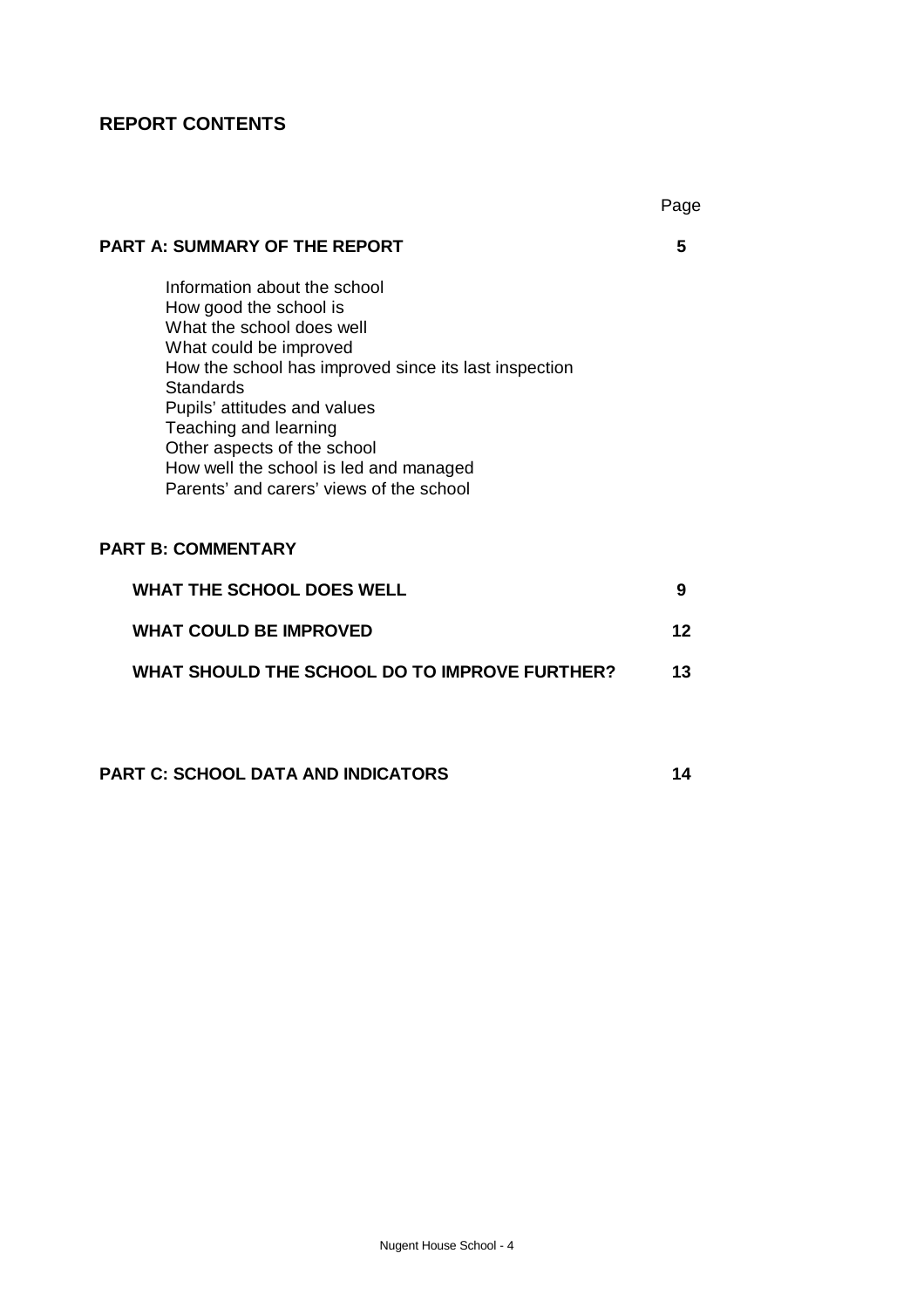## **PART A: SUMMARY OF THE REPORT**

#### **INFORMATION ABOUT THE SCHOOL**

Nugent House is an independent special school providing day and residential provision for boys aged seven to nineteen years with emotional and behavioural difficulties. It is a Catholic Foundation, but accepts boys from all faiths and cultures. Currently, 79 boys attend the school. The youngest pupil is nine years old. At the time of the inspection, the one student over the age of 16 was waiting to begin a college course. Seven pupils are from minority ethnic backgrounds. Two pupils have English as an additional language but have no need for any support. All pupils have statements of special educational need, because of their emotional and behavioural difficulties. The majority have additional needs. Twenty-six have associated mental health problems and 15 others require high levels of support for their emotional and social needs. Nine pupils have moderate learning difficulties and 13 have specific learning difficulties. Many boys do not join the school at the usual times – for example when they are seven or eleven. When they do start at Nugent House, the attainment of most pupils is well below average – often because they have had long periods of time out of school. Twenty-seven attend on a daily basis. Others are resident. They may go home for weekends or holidays, but some are resident for the entire year. Pupils' homes are throughout the country. At the time of the inspection, a number of classes were accommodated in temporary classrooms, owing to a fire caused by an electrical fault at the end of the previous term. One supply teacher was working in the school.

#### **HOW GOOD THE SCHOOL IS**

Nugent House is a very good school. Pupils make very good progress and achieve very well. This is because the teaching and care they receive are both very good. The school is very well led and managed and provides very good value for money.

#### **What the school does well**

- Teachers have high expectations for pupils to achieve.
- The curriculum is very well planned to meet pupils' needs.
- Pupils' personal development is supported very well.
- There are very good arrangements for developing the staff's skills and knowledge.

#### **What could be improved**

- Individual education plans do not enable the school to measure effectively the progress made by pupils.
- Teachers do not make enough use of computers to help pupils to learn.

*The areas for improvement will form the basis of the action plan prepared by the appropriate authority.*

#### **HOW THE SCHOOL HAS IMPROVED SINCE ITS LAST INSPECTION**

The school was previously inspected in July 1997. Since then, it has made good progress. Standards have risen. Pupils make better progress, in line with similar improvements in the quality of teaching.

The school tackled systematically the issues arising from the previous report. It has made good progress in each one, although there is still work to be done regarding ways of measuring boys' achievement and progress. Since the previous inspection, the special educational needs of the pupils admitted have become increasingly complex. The number requiring individual support has risen from six to twenty-seven. The school has responded very well to this change in its population. For example, the provision of therapists has been increased and the pastoral support system expanded. Methods of managing pupils' behaviour have been reviewed and the residential social worker staffing structure reorganised. These and other developments have enabled the school to improve the quality of its provision, supporting the learning of all pupils.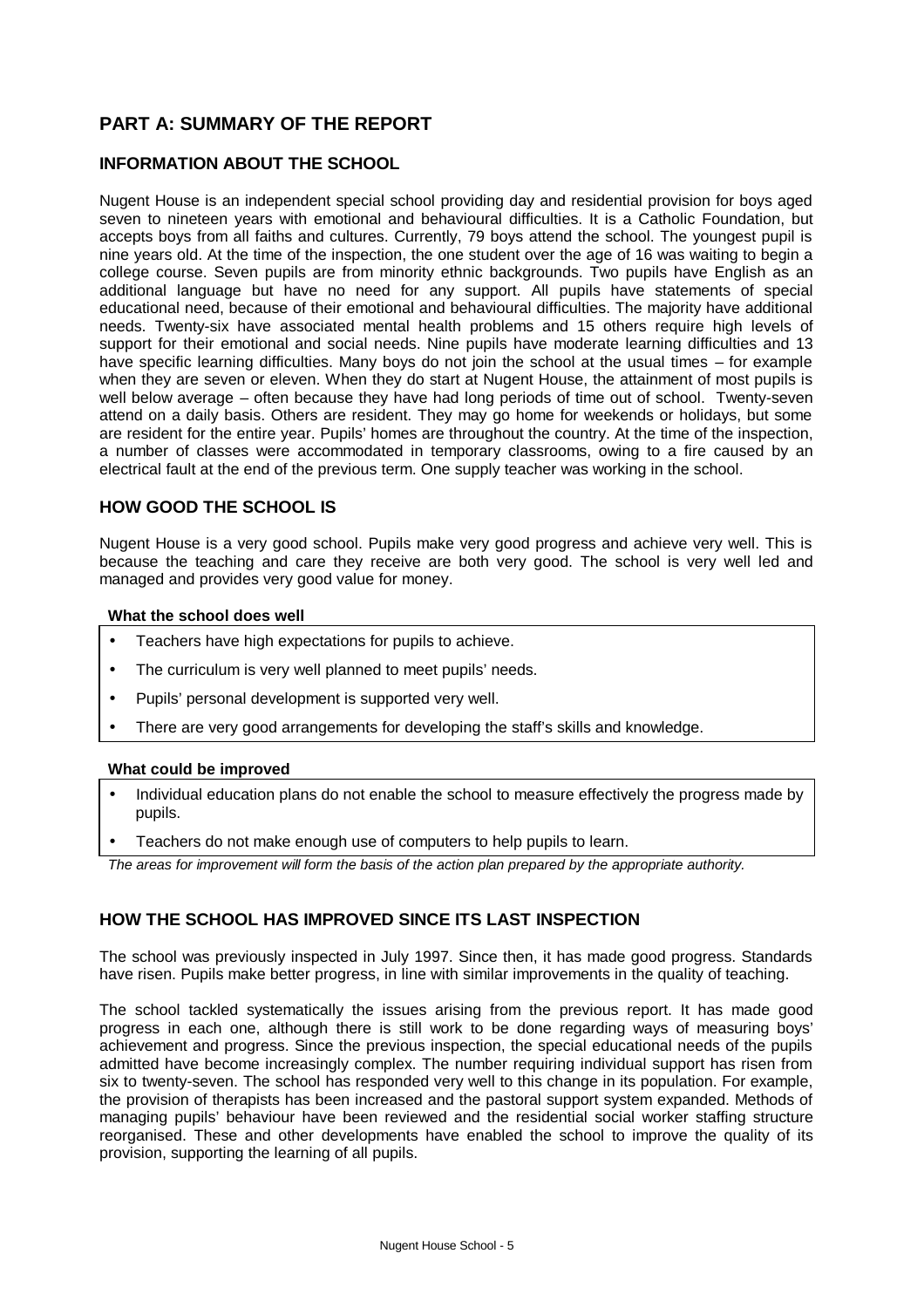## **STANDARDS**

The table summarises inspectors' judgements about how well pupils achieve in relation to their individual targets.

| Progress in:                                                | by Year 11 | Key            |   |
|-------------------------------------------------------------|------------|----------------|---|
| speaking and listening                                      | Α          | very good      | Α |
| reading                                                     | Α          | good           | B |
| writing                                                     | Α          | satisfactory   |   |
| mathematics                                                 | A          | unsatisfactory |   |
| personal, social and health education                       | Α          | poor           |   |
| other personal targets set at annual reviews<br>or in IEPs* | Α          |                |   |

Pupils have individual targets for literacy and numeracy. They make very good progress in these areas of the curriculum. In 2001, 30 per cent of the Year 11 pupils achieved five or more GCSE passes at grades A\* to G. This was much higher than the 2000 average for boys in schools for pupils with emotional and behavioural difficulties. In art and design, standards were particularly high. Between them, the three boys that entered achieved one A grade and two C grades. Additionally, five boys achieved NVQ Level 1 in catering. All pupils were successful in two or more Certificate of Achievement tests.

Between Years 4 and 9, pupils make good progress and achieve well. They are still developing the skills they need in order to learn – for example to concentrate, listen and work independently. Their progress is more rapid in Years 10 and 11, because they are able to apply these skills to their examination courses. A small number of pupils make such good progress in their work and personal development that they attend lessons in mainstream schools.

| <b>Aspect</b>                             | <b>Comment</b>                                                                                                                                                                                            |
|-------------------------------------------|-----------------------------------------------------------------------------------------------------------------------------------------------------------------------------------------------------------|
| Attitudes to the school                   | Very good. Most boys are interested in their work and keen to do well.<br>They are eager to take part in out-of-school activities and join clubs.                                                         |
| Behaviour, in and out of<br>classrooms    | Good. Pupils generally behave well in lessons and around the school.<br>They behave very well when out in the community $-$ for example during<br>college courses or evening activities.                  |
| Personal development<br>and relationships | Good. Personal development is very good. Pupils become increasingly<br>mature and responsible. Relationships with adults are very good. Some<br>pupils find it difficult to form friendships with others. |
| Attendance                                | Satisfactory. Attendance rates are better than in many similar schools.                                                                                                                                   |

#### **PUPILS' ATTITUDES AND VALUES**

Boys in Years 10 and 11 have particularly good attitudes to their work and their behaviour is sometimes excellent. Their GCSE successes show how well they have developed – able to complete course work and meet deadlines, revise for examinations and concentrate for long periods.

Although there are frequent outbursts of challenging behaviour, pupils respond very well to the school's systems for helping them to control themselves. Other boys are not usually distracted by these events, and carry on with their work.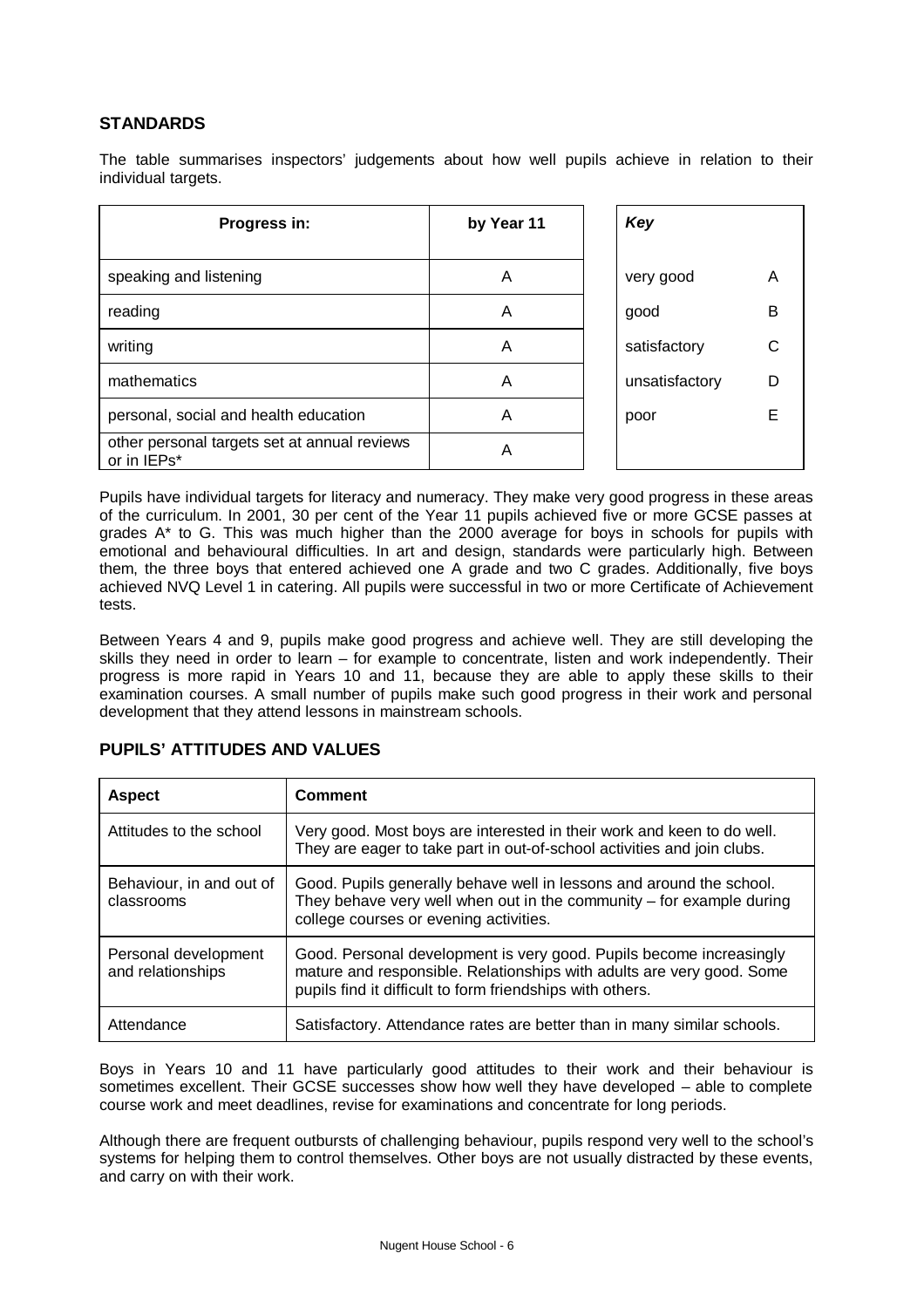## **TEACHING AND LEARNING**

| <b>Teaching of pupils:</b> | Years $4-6$ | Years $7 - 11$ |
|----------------------------|-------------|----------------|
| Quality of teaching        | Very good   | Very good      |

*Inspectors make judgements about teaching in the range: excellent; very good; good; satisfactory; unsatisfactory; poor; very poor. 'Satisfactory' means that the teaching is adequate and strengths outweigh weaknesses.*

English and mathematics are taught very well, as are the skills of communication, including literacy and numeracy. The school's literacy support team makes a very good contribution to the progress made by many pupils. Through this team, a special class for boys with particular mental health problems, a range of therapists and individual support for around one in three boys, the school successfully meets the needs of all pupils. Teachers plan lessons carefully, so that they challenge pupils and are appropriate for their ages. This helps to maintain pupils' interest in their work. Pupils' behaviour is managed very well in lessons, supported by the pastoral care team and the very good relationships between boys and staff. Teachers have very good levels of subject expertise and knowledge. As a result, they are able to help boys make very good progress in lessons. However, not enough use is made of computers, to support pupils' learning.

#### **OTHER ASPECTS OF THE SCHOOL**

| <b>Aspect</b>                                                                                     | <b>Comment</b>                                                                                                                                                                           |
|---------------------------------------------------------------------------------------------------|------------------------------------------------------------------------------------------------------------------------------------------------------------------------------------------|
| The quality and range of the<br>curriculum                                                        | Very good. The curriculum is very well planned. It is very relevant<br>to the pupils' needs and prepares them very well for the next<br>stage in their education and their future lives. |
| Provision for pupils with English<br>as an additional language                                    | The two pupils with English as an additional language have no<br>need for support with this aspect of their learning.                                                                    |
| Provision for pupils' personal,<br>including spiritual, moral, social<br>and cultural development | Very good. Pupils are offered many opportunities, both during the<br>school day and in the residential setting.                                                                          |
| How well the school cares for its<br>pupils                                                       | Very good. Each staff group makes a particular and valuable<br>contribution to pupils' welfare. Consistent, whole-school<br>approaches ensure that they are cared for very well.         |

There is a good range of accredited and vocational courses for pupils in Years 10 and 11. Very good links with the community support pupils' learning and personal development. The programme of outdoor pursuits and after-school activities make a strong contribution to the curriculum. Work experience arrangements are very good. The targets in pupils' individual education plans are not precise enough. They do not enable pupils' progress to be measured accurately.

The school's council enables boys to learn about citizenship. Assemblies make very good contributions to their spiritual and moral development. Residential routines and mealtimes provide very good opportunities for social development. However, there are limited chances for pupils to mix informally with others of the same age, particularly girls.

Procedures for child protection are very good. Health and safety policies are comprehensive and very well thought out.

The pastoral care system and residential social workers provide very good support for pupils' behaviour and personal development and hence their learning. The systems for encouraging and rewarding positive behaviour are very effective and well regarded by pupils.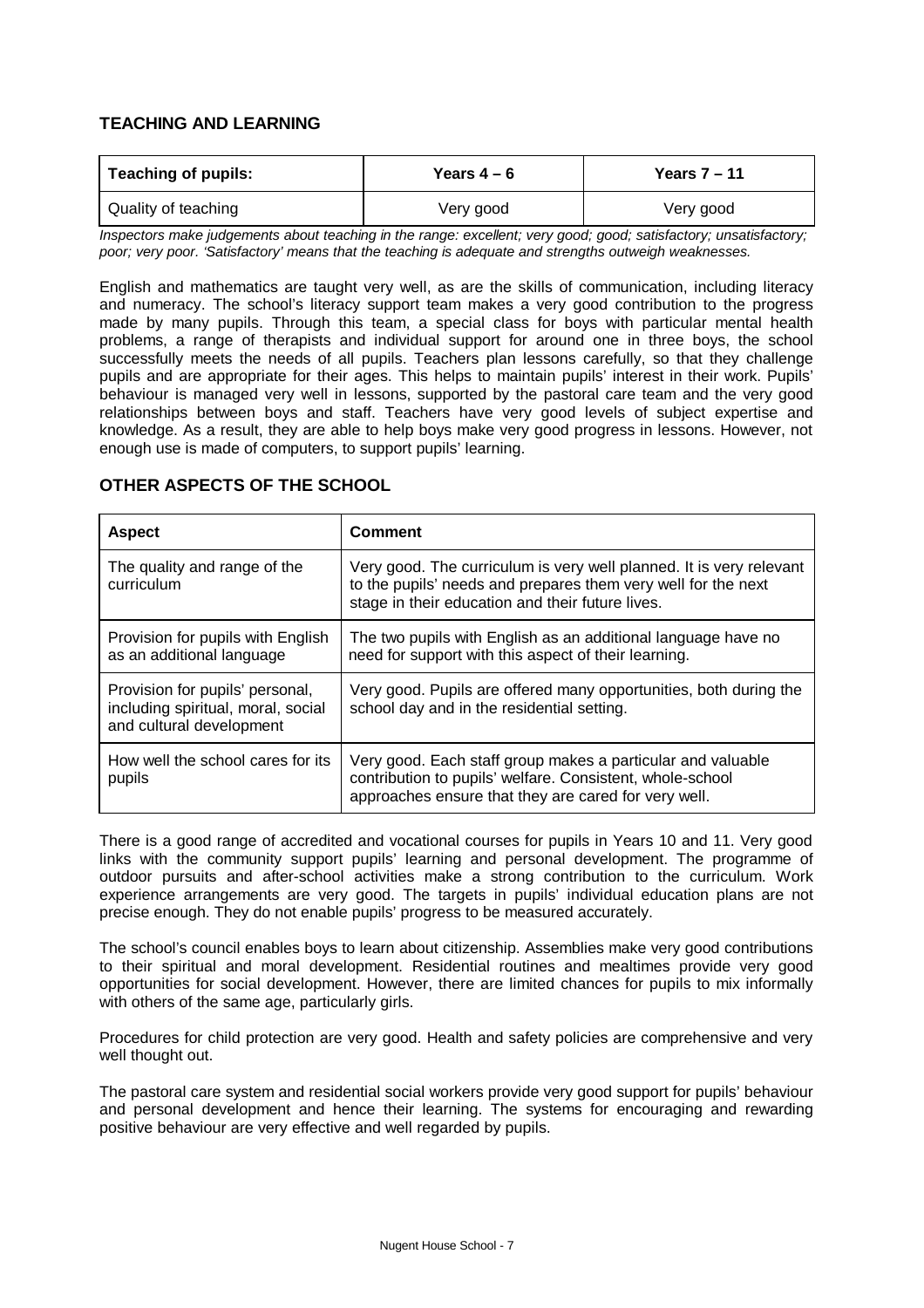#### **HOW WELL THE SCHOOL IS LED AND MANAGED**

| <b>Aspect</b>                                                          | <b>Comment</b>                                                                                                                                                                                                                                                                  |
|------------------------------------------------------------------------|---------------------------------------------------------------------------------------------------------------------------------------------------------------------------------------------------------------------------------------------------------------------------------|
| Leadership and management by<br>the headteacher and other key<br>staff | Very good. The headteacher provides very strong,<br>knowledgeable and effective leadership. Senior education,<br>pastoral and residential staff take increasingly significant<br>responsibility for the school's day-to-day management and for<br>planning future developments. |
| How well the appropriate authority<br>fulfils its responsibilities     | Very good. The Nugent Care Society provides valuable advice<br>and practical support. The governing body is very supportive,<br>committed and well informed. Its members play an active and<br>valued part in ensuring that the school meets the needs of the<br>pupils.        |
| The school's evaluation of its<br>performance                          | Good. The headteacher has a very clear picture of the school's<br>strengths and areas for development. Formal methods of<br>checking aspects such as the quality of teaching are developing<br>well.                                                                            |
| The strategic use of resources                                         | Very good. The available funds are managed very well. There<br>are clear links between spending and the priorities identified in<br>the school development plan.                                                                                                                |

The school is very conscious of the need to apply the principles of best value and makes very good efforts to achieve this.

The school development plan provides very good opportunities for all staff to be involved in identifying ways to improve further the quality of education.

The arrangements for staff development are very well thought out.

The school is still developing ways of setting whole-school targets in order to compare its performance with that of other, similar schools.

## **PARENTS' AND CARERS' VIEWS OF THE SCHOOL**

|                                               | What pleases parents most                                      | What parents would like to see improved                                   |  |  |
|-----------------------------------------------|----------------------------------------------------------------|---------------------------------------------------------------------------|--|--|
|                                               | The school has high expectations for their<br>sons to achieve. | A few parents feel that behaviour is not as<br>٠<br>good as it should be. |  |  |
|                                               | It is well led and managed.                                    | A very small number are concerned about                                   |  |  |
| Parents feel comfortable approaching the<br>٠ | the provision of homework.                                     |                                                                           |  |  |
| school.                                       |                                                                | A similar number think that their sons don't                              |  |  |
| The teaching is good.                         |                                                                | enjoy school.                                                             |  |  |
|                                               | Plenty of information is provided for parents.                 |                                                                           |  |  |
|                                               | Boys are helped to become more mature and<br>responsible.      |                                                                           |  |  |

The inspectors agree with the parents' positive views. Although there are outbursts of challenging behaviour, the behaviour is good overall. There is a clear policy for homework and the arrangements are good. The school does its best to help boys to be comfortable and happy.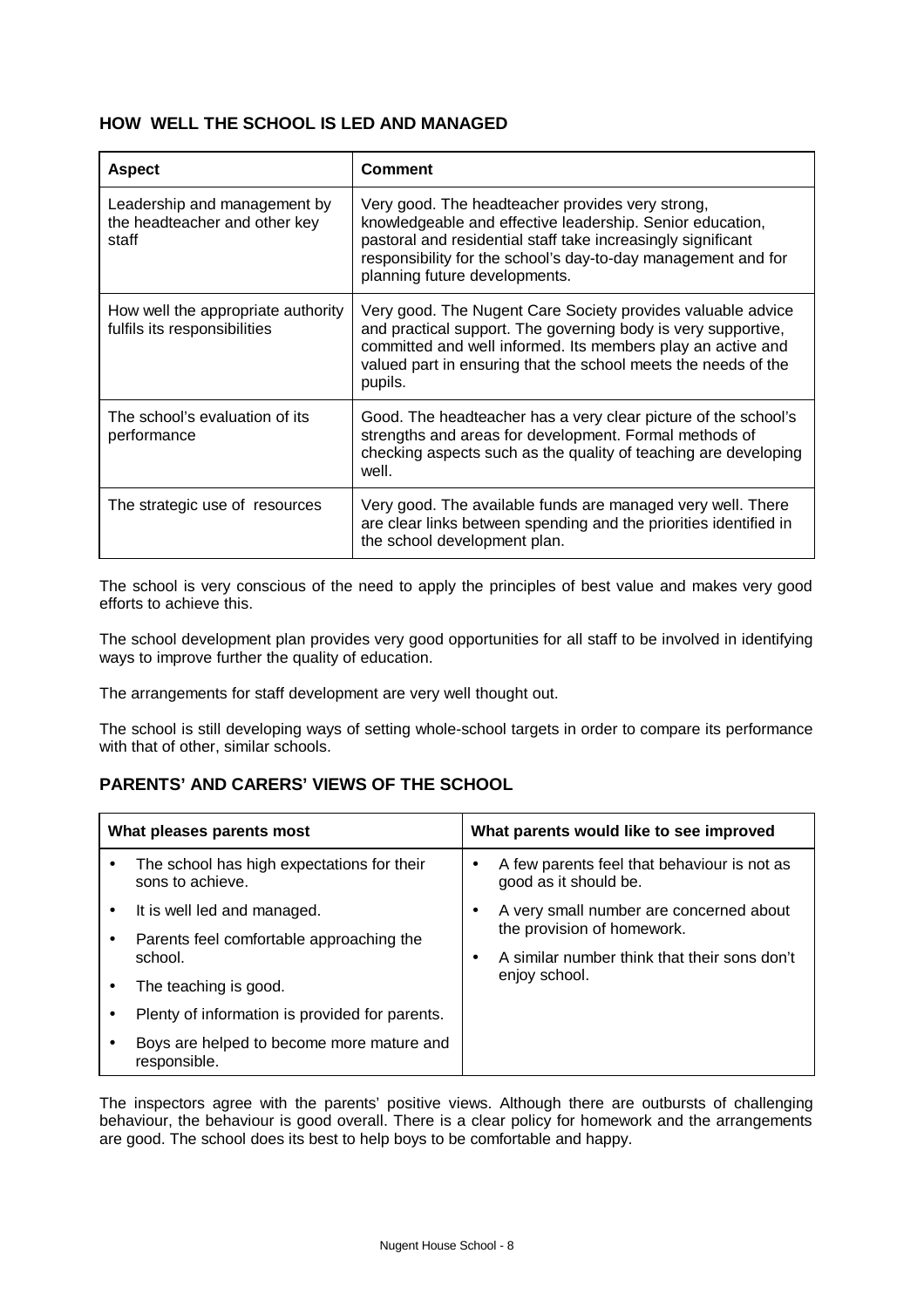## **PART B: COMMENTARY**

#### **WHAT THE SCHOOL DOES WELL**

#### **Teachers have high expectations for pupils to achieve**

- 1. Pupils make very good progress and achieve very well. As one of the Year 11 boys said, 'When I came to the school, I couldn't read, write or spell. Now, I'm doing six GCSEs.' A range of factors contributes to this success, but a significant element is the very good quality of teaching, characterised by high expectations. Teachers are able to specialise, working with particular age groups or subjects. This, combined with the very good arrangements for staff development, helps them to maintain high levels of skills, knowledge and expertise. As a result, they are aware of the standards expected of pupils of similar ages, and this provides a benchmark for planning work and setting targets for pupils to achieve. For example, in a very good geography lesson, Year 8 boys learned about the differences between erosion and weathering. The topic, ideas and specialist language, and the textbooks they used, were the same as those that pupils would encounter in mainstream schools. The boys made very good progress in their learning, because the teacher's skills enabled them to understand the challenging concepts. He illustrated his explanations with references to everyday activities – such as the use of sandblasting for cleaning buildings – and to field trips, reminding boys that they had seen waves hitting a beach. The boys were captivated by the anecdotes they heard, encouraging them to think very hard in order to answer questions and extend their learning.
- 2. Lessons with older pupils are often based on examination requirements. Teachers make sure that pupils are very clear about what they have to do in order to be successful. For example, in a GCSE physical education lesson, Year 10 boys were told that they needed to know and use the correct names for bones and muscles. In this excellent lesson, pupils were constantly challenged and shown how they could improve their performance. A significant factor was the teacher's knowledge of each pupil's strengths and difficulties and his ability to use this in order to manage their learning and behaviour. Similarly, in an English lesson, the teacher used a wide range of strategies to motivate the Year 11 pupils to reach high standards in their GCSE course work. For instance one boy, who was behind with his work owing to absence, had been sent an 'urgent memo'. This told him not to worry, gave practical advice, and wished him luck. During the lesson, the boy applied himself very well and began to catch up.
- 3. Teachers sometimes ask pupils to undertake tasks that are very demanding, because they require skills and attitudes that they are still developing. For example, in a drama lesson, Year 9 boys showed different emotions, using facial expression, movement and voice. This provided very good opportunities for pupils to work together as they created a 'frozen picture' of an emotion. As they reacted in specific ways, representing excitement or anger, the teacher managed their volatile behaviour very skilfully, never allowing it to bubble over. Throughout the school, the progress made by pupils is illustrated by the way in which they become gradually more willing to accept such challenges. In a mathematics lesson, one of the Year 6 pupils became very anxious when asked to halve and double numbers – 'I can't do this'. By contrast, many of the older pupils cope very well with unfamiliar situations – such as taking part in college courses.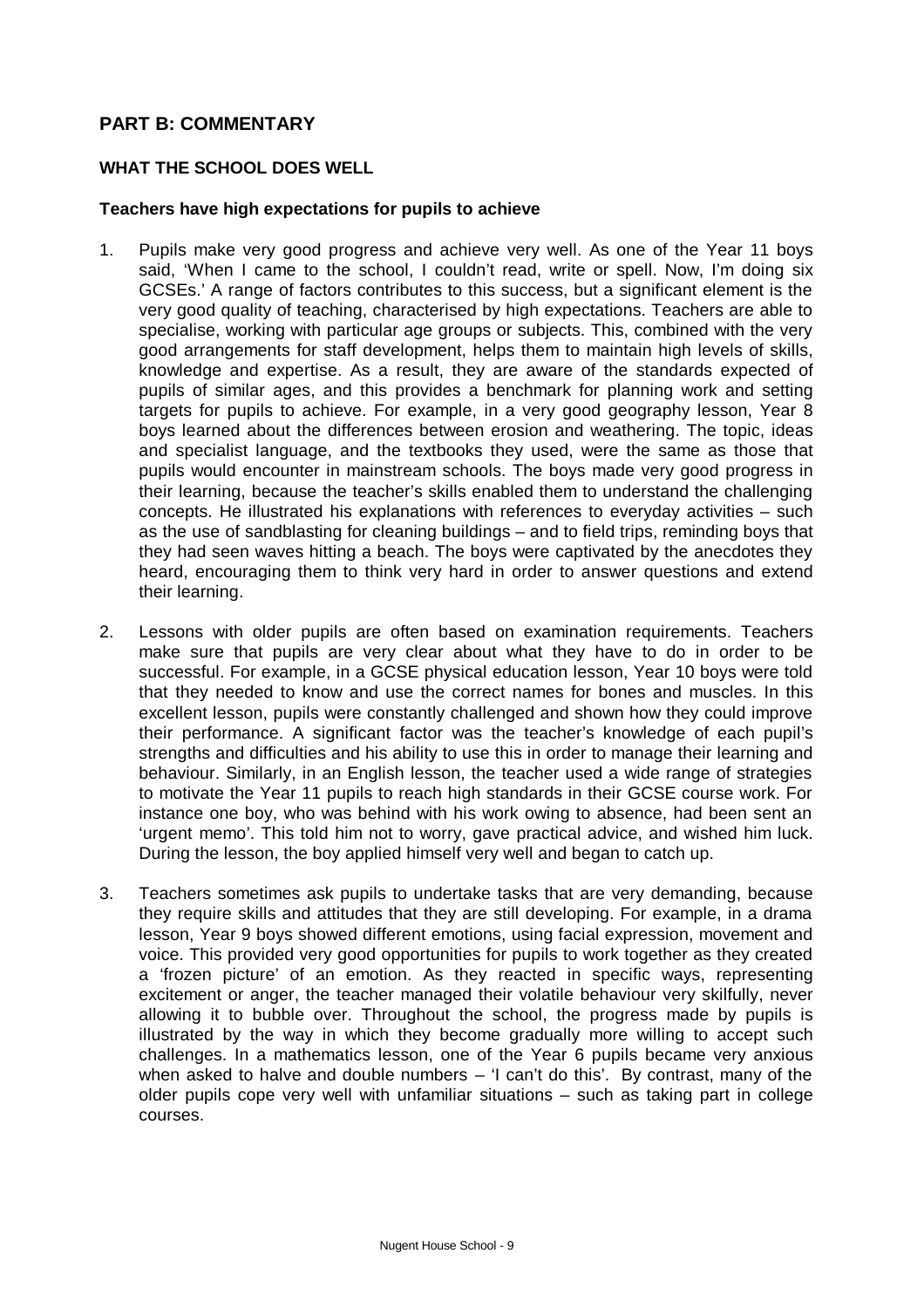#### **The curriculum is very well planned to meet pupils' needs**

- 4. The curriculum mirrors that found in mainstream schools. Pupils follow the required subjects of the National Curriculum and religious education, with increased flexibility in their curriculum as they get older. The care taken in its planning and structure results in a curriculum that is very well matched to pupils' individual needs, supporting their progress and achievement and preparing them very well for their future lives. For example, an increasing range of externally accredited courses is offered to pupils in Years 10 and 11. In addition to GCSE examinations, they can enter for Certificate of Achievement tests and undertake vocational courses leading to City and Guilds certificates and NVQ Level 1. They may opt to study catering at a college of further education or general building at a specialist centre, benefiting from opportunities to work in a more adult environment and mix with other students. Alongside this, all pupils take part in work experience placements during Year 10. These are matched carefully to pupils' needs and interests. For instance, if they are not ready to sustain a placement in a commercial setting, they may work in the training restaurant of a college, where they can receive more individual support. One boy who spoke to inspectors had enjoyed his time in a local hotel, where he learned new skills related to his career aspirations. Occasionally, boys in Year 11 undertake additional work experience. The school will often arrange placements near to boys' homes, forging useful links for the future.
- 5. The youngest pupils, in Years 4 to 6, follow a primary curriculum taught, in the main, by their class teachers. Teachers take good advantage of opportunities to make links between other subjects. For example, during an English lesson, one group shared a text about rich and poor Victorian children. This supported their work in history, which in turn helped them to appreciate the significance of what they were reading about.
- 6. The school has forged strong links with other local schools. These are beneficial in a number of ways, not least when pupils are considered ready to return to mainstream education. At the time of the inspection, two boys were attending mainstream schools full time for lessons. One headteacher described how the integration of one boy had been managed very carefully – the staff of Nugent House had been supportive and flexible at every stage.
- 7. For boys with particularly complex or mental health needs, a 'halfway house' is available. This enables them to adjust to formal schooling, preparing them for the main part of the school. Again, the full curriculum is covered, adapted to meet pupils' needs. Visits are used extensively to provide a context for learning – for example, an outing to Chester Zoo. There are good links with the mainstream of the school – the same text books are used and pupils have some specialist teaching – to enable boys to integrate smoothly when the time is right. Therapists and counselling provide further support. During the inspection, one boy was immensely proud of a carrot cake he had made, using carrots grown during horticultural therapy sessions.
- 8. A literacy team provides specialist support for pupils who have particular difficulties with reading or spelling. Over one third of the pupils are currently involved. They are withdrawn for two or three sessions each week, following structured programmes designed to boost their skills and make them better equipped to play a full part in lessons.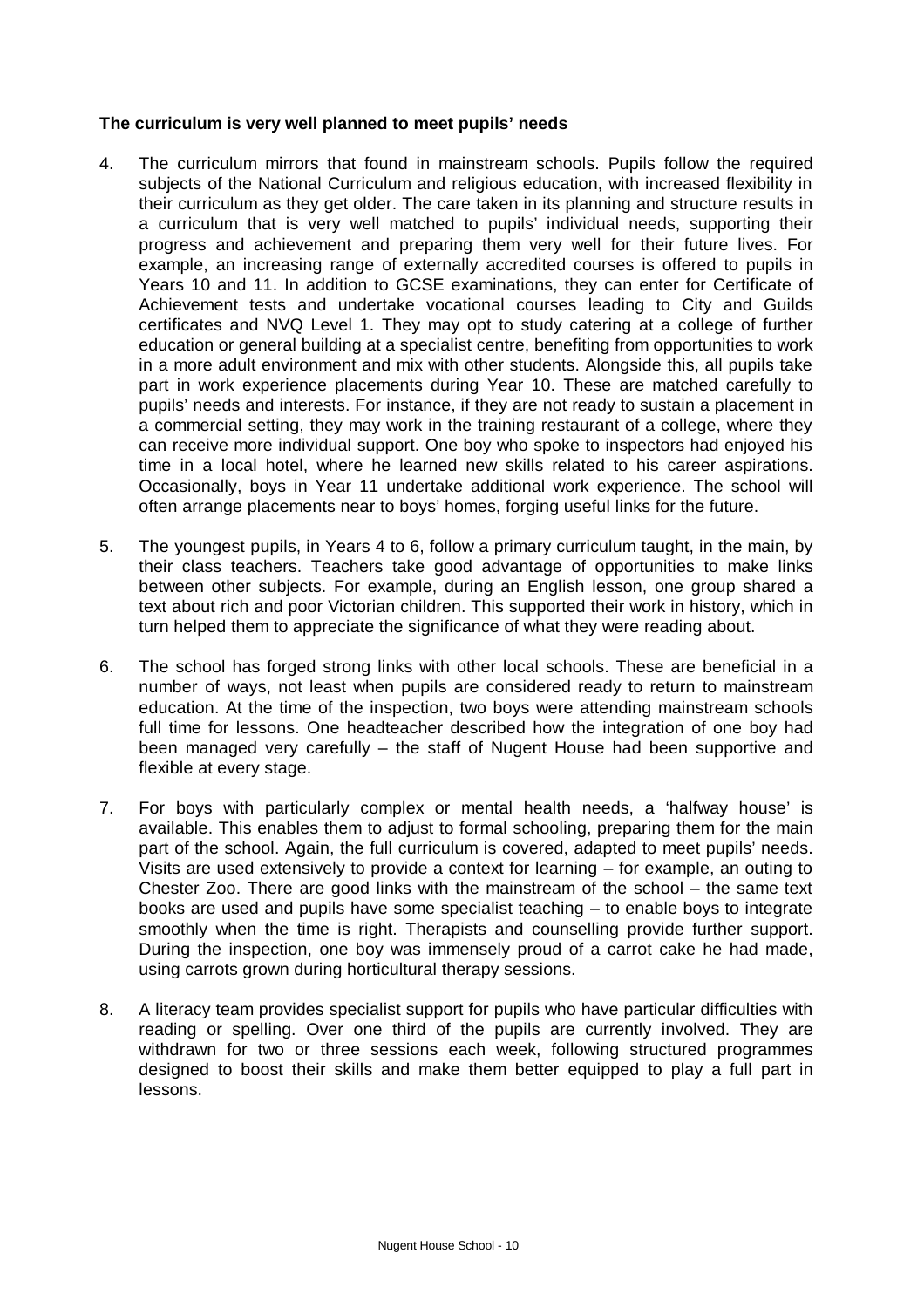#### **Pupils' personal development is supported very well**

- 9. A wide range of aspects of the school contributes to pupils' personal development. They are helped to manage their own behaviour, to mix with others and to develop the skills they need in order to be useful members of society. The very good quality of relationships between pupils and staff is very significant here. All staff groups set very good examples of co-operation and professional behaviour – for example, in the way that they dress appropriately for the workplace.
- 10. In the houses, boys who are resident benefit from opportunities to be independent and to fit in with routines. They are included on rotas to help with tasks such as clearing tables and washing up after meals. As far as possible, staff try to create a relaxed, family atmosphere, at the same time as they encourage responsible attitudes and positive behaviour. A very strong feature of the school is the provision of after-school clubs, open to day boys as well. Pupils can choose from a good range of activities and are expected to show commitment to these. A number take place off the school premises, offering the additional benefit of chances to practise behaving appropriately in public. For example, angling on a local canal promotes patience, listening skills and co-operation, as well as enabling pupils to learn about a hobby they can follow at home or in later life. Weekend and longer visits – for instance, to holiday villages or the coast – allow some boys to socialise in informal situations and learn to behave sensibly in the company of members of the opposite sex.
- 11. Each week, as part of the school curriculum, a different class group goes out for a day of outdoor pursuits. During the inspection, Year 7 boys took part in a climb to the top of a hill, returning to a scout hut to learn campcraft and heat soup. They were taught to select suitable equipment and clothing and to take responsibility for their own belongings, and encouraged to look out for each other. As a result, one boy offered to carry all the soup. They waited for each other to catch up when requested, accepted the rain stoically, and clearly enjoyed their adventure. This was a new experience – on the moors; one boy asked if they were in the countryside or a town. To complete several miles in hilly, semi-wild country was a considerable achievement and helped the pupils to think well of themselves.
- 12. In a less physically challenging context, boys learn about citizenship by electing members of the school council. In this way, pupils can play a part in shaping the school and influence matters that affect their daily lives – for example, planning to start a rugby club or suggest changes to the lunch menus. They develop important skills, such as considering other people's points of view and negotiating. The council is held in high regard, by pupils and staff, and provides useful opportunities for boys to meet their counterparts in mainstream schools.
- 13. The school operates a comprehensive pastoral care system. This involves all staff, but particularly form tutors and the residential social workers who are key workers to specific pupils, together with a pastoral care team. During the school day, the pastoral team is available to provide support for pupils and teachers. As the team leader said, 'If pupils are distressed, they cannot learn'. In practice, pupils who are finding it impossible to control their behaviour are removed from lessons and encouraged to consider and evaluate their feelings and actions. Often, after quite a short time, they decide to return and get on with their work. Although it sometimes appears that lessons are disrupted by this to-ing and fro-ing, in fact the system works, because teachers are in a better position to concentrate on teaching and so learning can continue. Careful records are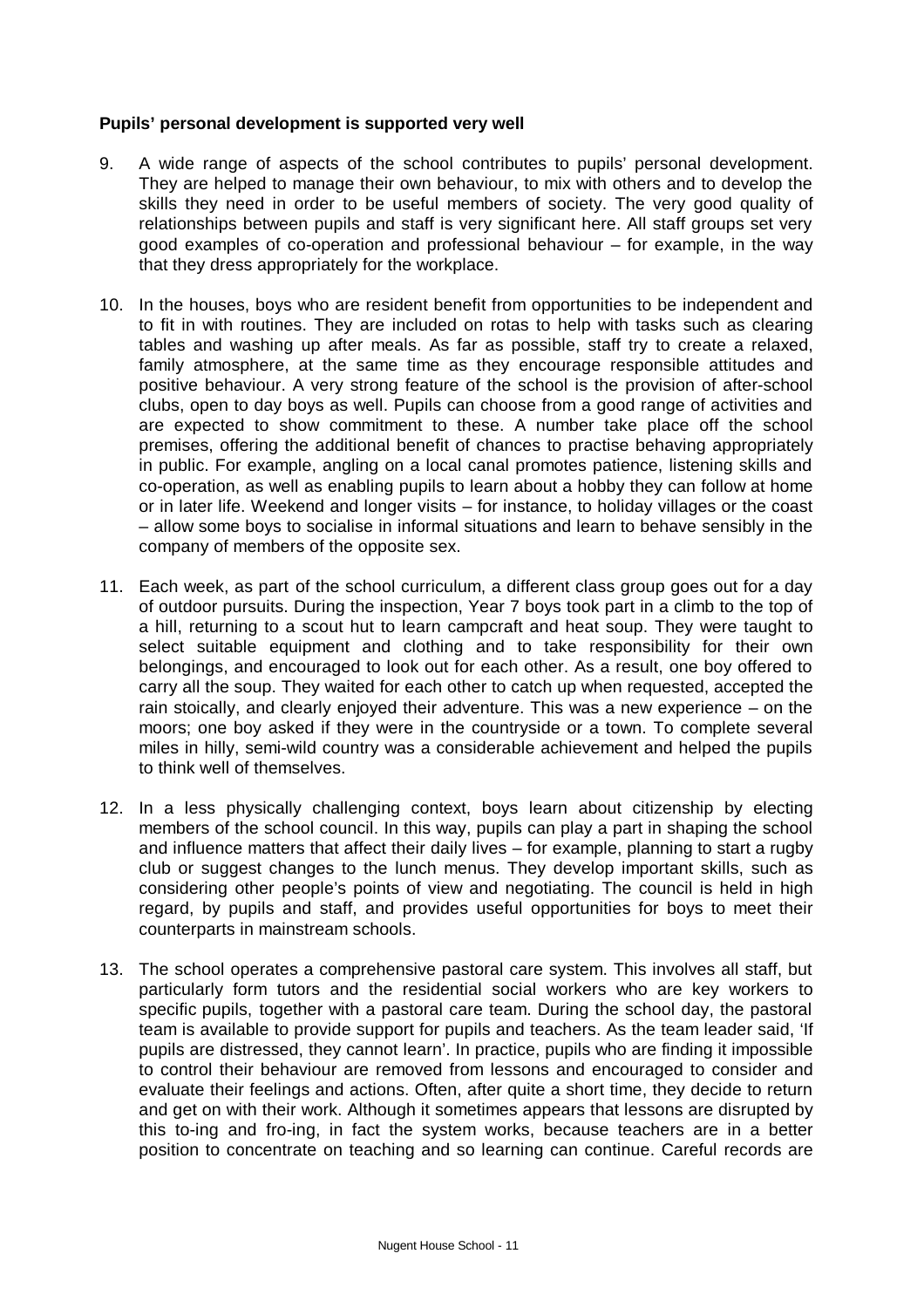kept, providing a profile of pupils' behaviour that can be shared with staff, boys and their parents.

14. The oldest boys recognise what the school has helped them to achieve – 'I'm not as bad as I used to be. I can control my temper now'.

#### **There are very good arrangements for developing the staff's skills and knowledge**

- 15. The school gives a very high priority to providing an ongoing programme to develop staff skills, knowledge and expertise. In the last two years, a co-ordinator for residential social worker training and a senior teacher for staff development have been appointed. The residential social worker appointment was a particularly far-sighted move by the headteacher. It was designed to help the school achieve the Nugent Care Society's target of ensuring that all such staff are qualified to NVQ Level 3 by 2002, in line with government recommendations. As a result, several staff have already achieved NVQ Level 3 in Caring for Children and Young Persons and approximately half the staff are registered candidates. The co-ordinator is an assessor and other assessors are being trained. All residential staff have had their training needs identified and plans are in place to meet these. Importantly, the impact and quality of training is evaluated, helping to guide decisions – for example, about the choice of training providers. In addition to the NVQ courses, regular training workshops are organised on a range of topics, such as domestic violence, asthma and mental health issues. As far as managing pupils' behaviour and the use of physical restraint is concerned, all staff – including those in administrative, domestic and ancillary roles – have refresher training each half term. Whilst many of these people would not be expected to be directly involved in dealing with pupils, the impact of the training is seen in the enhanced awareness and understanding shown by all staff. They appreciate why particular action is necessary and are not unduly disturbed, so a calm atmosphere is maintained.
- 16. The training needs of teachers are identified within the school development plan. These are considered alongside whole-school issues, so that priorities can be established and a programme drawn up. The school has established links with several local education authorities – for example, so that advisers can support the school's subject specialists. Consistency is achieved by the use of the same providers for particular areas – such as literacy or numeracy. Up-to-date knowledge of the curriculum is a very strong feature of teaching; evidence of the effectiveness of the school's arrangements. Currently, attention is being given to the needs of special support assistants, whose numbers have grown significantly in recent years. Some already have learning support qualifications, and the school is keen to build on this.

#### **WHAT COULD BE IMPROVED**

#### **Individual education plans do not enable the school to measure effectively the progress made by pupils**

17. All pupils have individual education plans, containing targets for them to achieve. However, the school has recognised that the current system is not effective, and intends to overhaul it completely. The importance of individual education plans is fully acknowledged in the recently developed assessment policy, which sets out clearly the school's intentions. Some aspects of the policy, including the revised individual education plans, are still being put in place. At present, many of the individual targets are not specific enough to make them useful when reviewing pupils' progress. For example, 'Complete course work' does not provide a marker for measuring how well a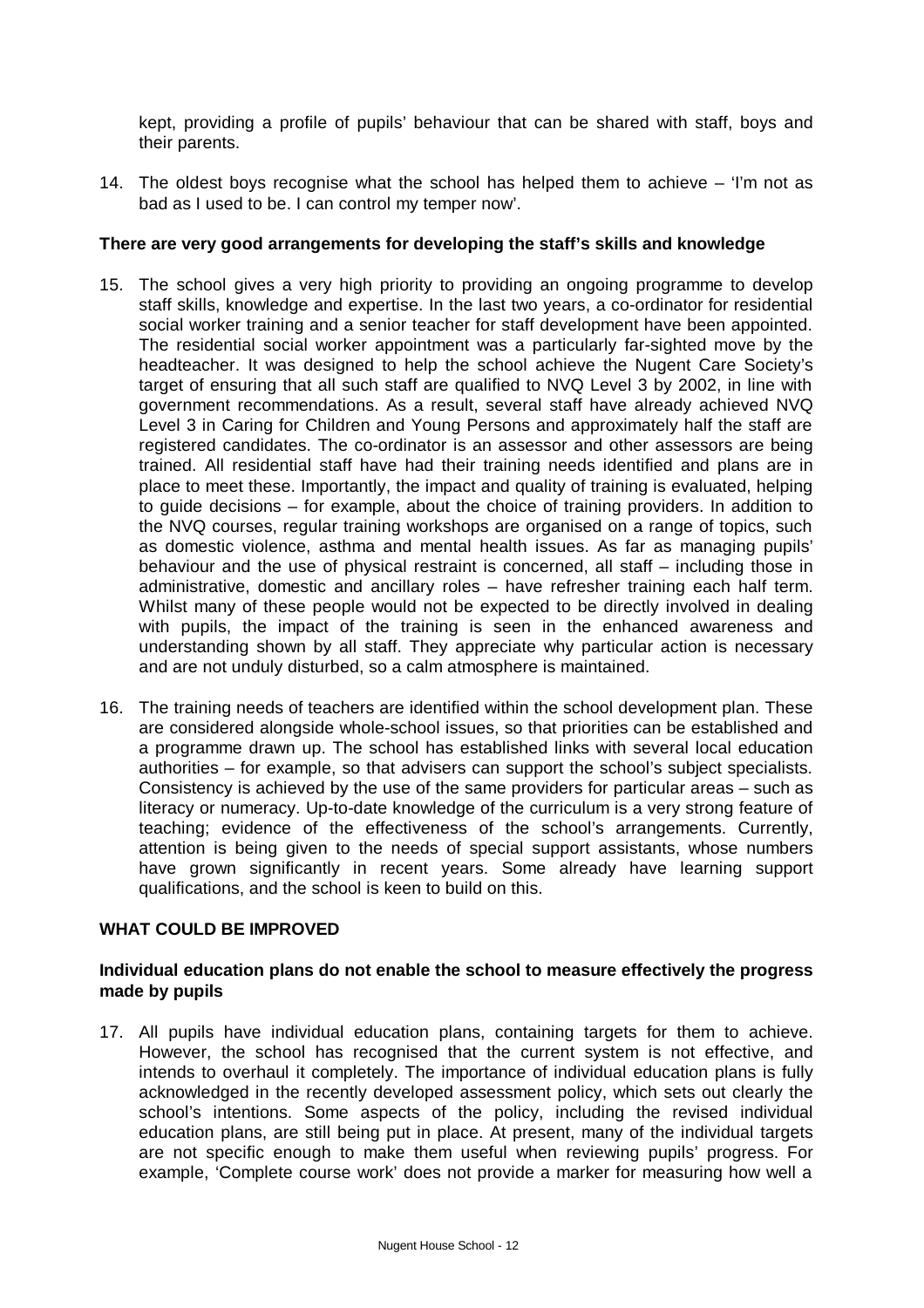pupil's literacy skills are developing. The newly appointed special educational needs coordinator, who will be responsible for writing individual education plans, has a very good understanding of the need for precise targets which can be incorporated into teachers' planning and enable staff, pupils and parents to check whether or not they are being achieved.

#### **Teachers do not make enough use of computers to help pupils to learn**

18. The school has a well-equipped information and communication technology room and a specialist teacher. Boys follow a carefully planned curriculum, leading to external accreditation at the end of Year 11. However, a weakness in the provision is the lack of opportunities for pupils to practise their computer skills when working in other subjects. During the inspection, computers were not used in any lessons other than information and communication technology. In an English lesson, one boy was to have used a word processing program, but he was absent. Opportunities are missed to enable boys to see the relevance of the skills they acquire and to enhance their work and progress in other subjects – for example, by creating graphs in mathematics or science. The information and communication technology co-ordinator has identified this issue and included it in the school development plan. The subject policy gives helpful suggestions for incorporating information and communication technology into each subject, and sets targets for teachers' personal skills. There is also an intention to create a second computer suite, to enable more whole-class teaching to take place. However, most classrooms have a computer, currently underused to support pupils' learning.

## **WHAT SHOULD THE SCHOOL DO TO IMPROVE FURTHER?**

- 19. In order to raise standards further, the headteacher, staff and governing body should:
	- (1) improve the quality and usefulness of individual education plans. Ensure that the targets set are precise enough to enable teachers to use them for matching work closely to pupils' needs and for measuring their progress;
	- (2) ensure that teachers take full advantage of opportunities for pupils to use computers in lessons in all subjects. This will involve addressing any training needs, ensuring that teachers include information and communication technology in their plans for units of work and lessons, and checking that these are put into practice.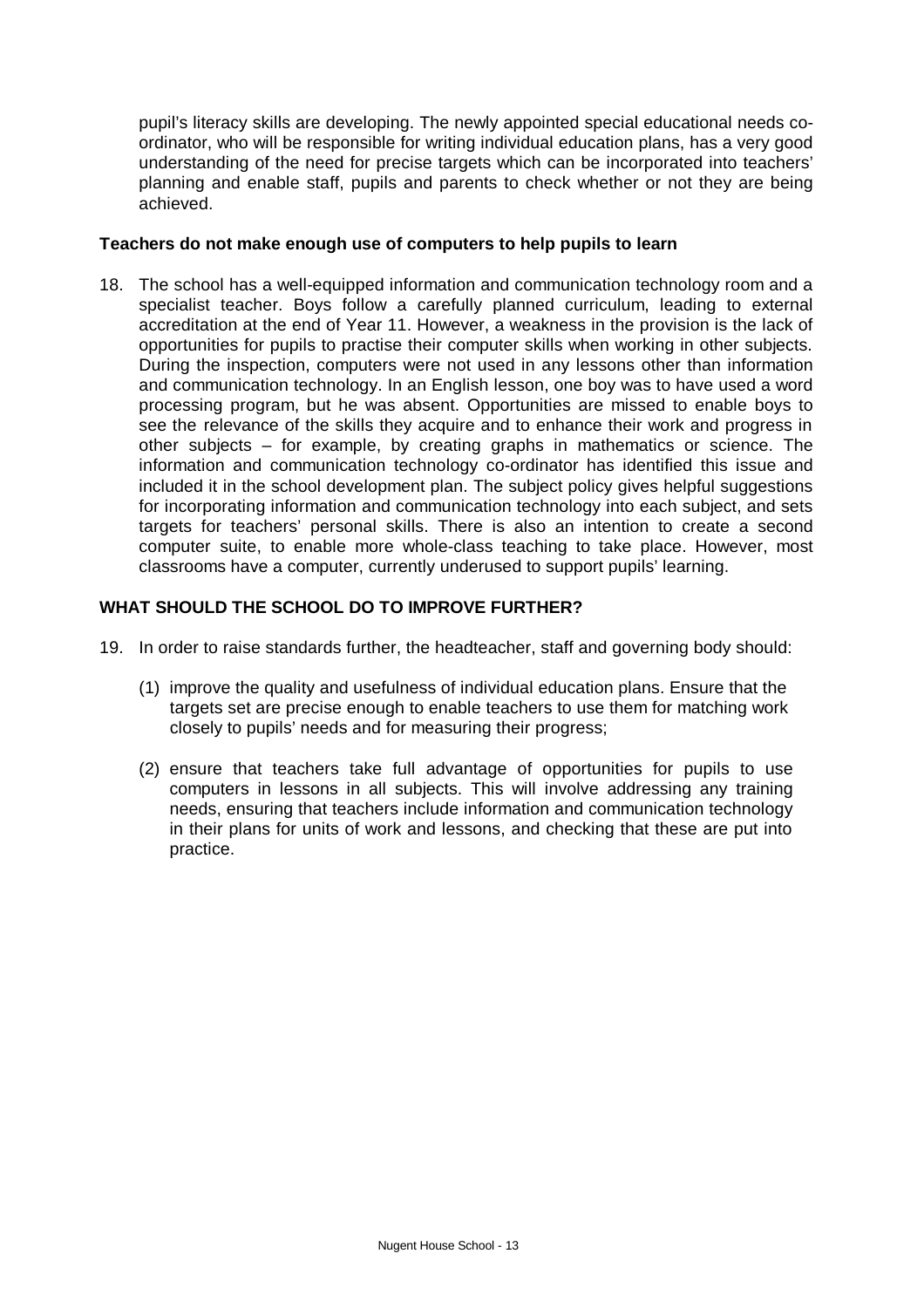## **PART C: SCHOOL DATA AND INDICATORS**

#### *Summary of the sources of evidence for the inspection*

Number of lessons observed

Number of discussions with staff, governors, other adults and pupils 15

|            | Excellent        | Very good | Good | Satisfactory | Unsatisfactory | Poor | Very Poor |
|------------|------------------|-----------|------|--------------|----------------|------|-----------|
| Number     |                  | 10        | 10   |              |                |      |           |
| Percentage | $\overline{1}$ . | 38.4      | 38.4 | 15.4         |                |      |           |

*The table gives the number and percentage of lessons observed in each of the seven categories used to make judgements about teaching. Care should be taken when interpreting these percentages as each lesson represents more than three percentage points.* 

#### *Information about the school's pupils*

| Pupils on the school's roll                                           | No of pupils |
|-----------------------------------------------------------------------|--------------|
| Number of pupils on the school's roll                                 | 79           |
| Number of full-time pupils known to be eligible for free school meals | 79           |

| English as an additional language                       | No of pupils |
|---------------------------------------------------------|--------------|
| Number of pupils with English as an additional language |              |

| Pupil mobility in the last school year                                       | No of pupils |
|------------------------------------------------------------------------------|--------------|
| Pupils who joined the school other than at the usual time of first admission | 24           |
| Pupils who left the school other than at the usual time of leaving           | 12           |

#### *Attendance*

#### **Authorised absence Unauthorised absence**

|             | %    |             | %             |
|-------------|------|-------------|---------------|
| School data | 11.8 | School data | $\sim$<br>o.o |

*Both tables give the percentage of half days (sessions) missed through absence for the latest complete reporting year.*

| Nugent House School - 14 |  |
|--------------------------|--|
|                          |  |

| 26 |  |
|----|--|
| 15 |  |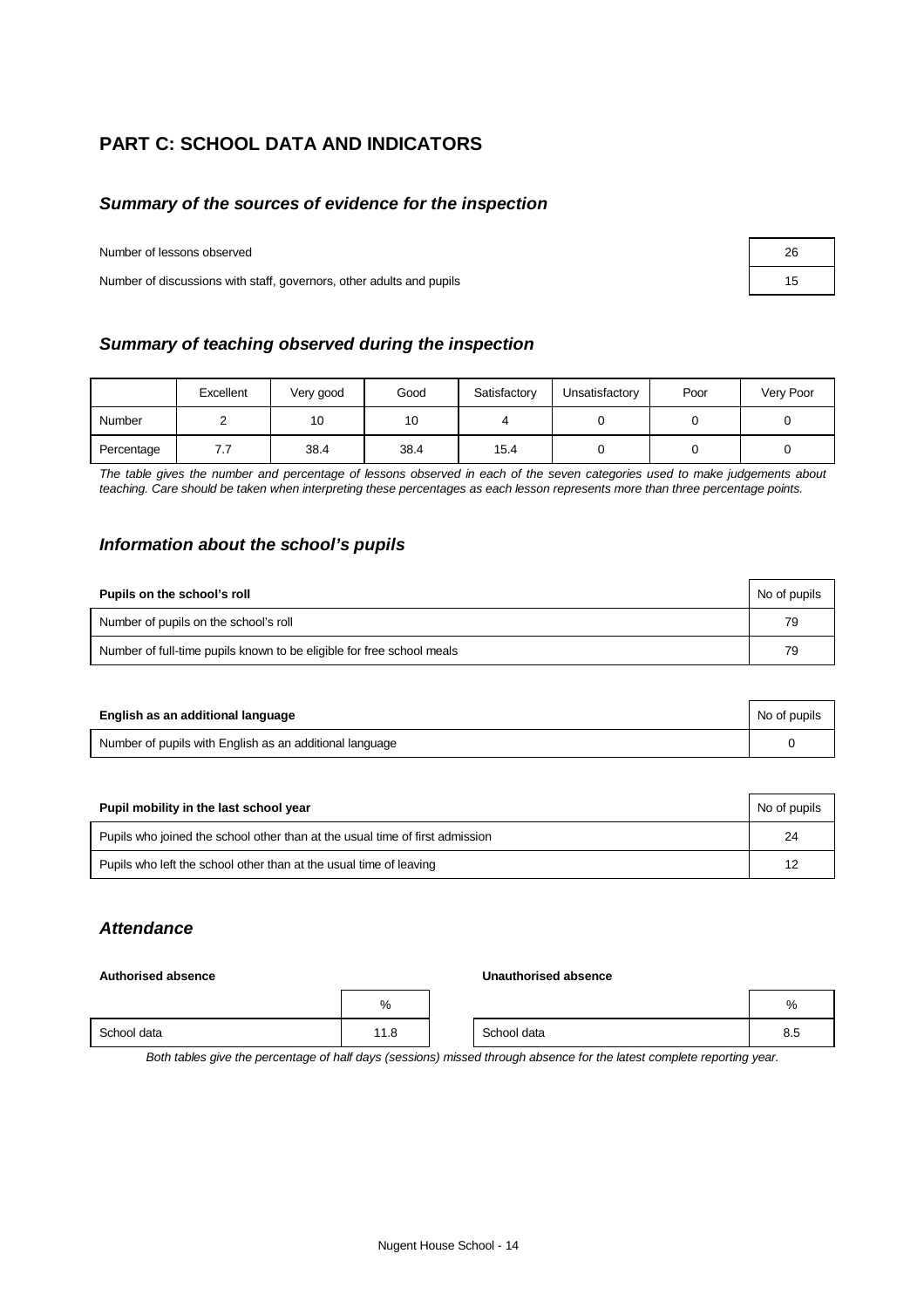|                                 | No of pupils |                              | Fixed period   | Perma    |
|---------------------------------|--------------|------------------------------|----------------|----------|
| Black - Caribbean heritage      | 4            | Black - Caribbean heritage   |                | 0        |
| Black - African heritage        | 0            | Black - African heritage     | $\overline{2}$ | 0        |
| $Black - other$                 | $\Omega$     | $Black - other$              | $\Omega$       | 0        |
| Indian                          | 0            | Indian                       | 0              | 0        |
| Pakistani                       | 0            | Pakistani                    | $\Omega$       | $\Omega$ |
| Bangladeshi                     | $\Omega$     | Bangladeshi                  | o              | 0        |
| Chinese                         | $\Omega$     | Chinese                      | $\Omega$       | 0        |
| White                           | 73           | White                        | 35             | 0        |
| Any other minority ethnic group | 2            | Other minority ethnic groups | O              | 0        |

## *Ethnic background of pupils Exclusions in the last school year*

| No of pupils |                              | Fixed period   | Permanent |
|--------------|------------------------------|----------------|-----------|
| 4            | Black - Caribbean heritage   |                | O         |
| 0            | Black - African heritage     | $\overline{2}$ | 0         |
| U            | $Black - other$              | 0              | 0         |
| ∩            | Indian                       | 0              | 0         |
| $\Omega$     | Pakistani                    | 0              | 0         |
| U            | Bangladeshi                  | 0              | 0         |
| U            | Chinese                      | $\Omega$       | 0         |
| 73           | White                        | 35             | 0         |
| 2            | Other minority ethnic groups |                | 0         |

*This table gives the number of exclusions, which may be different from the number of pupils excluded.*

## *Teachers and classes Financial information*

|                                            | £         |
|--------------------------------------------|-----------|
| Total income                               | 3,425,809 |
| Total expenditure                          | 3,420,097 |
| Expenditure per pupil                      | 37,583    |
| Balance brought forward from previous year | N/A       |
| Balance carried forward to next year       | N/A       |

Fees are paid by boys' local education authorities. Day fees are £20,043 pa and full fees £26,721. There are additional fees for boys requiring higher levels of support or holiday care.

#### *Recruitment of teachers*

**Qualified teachers and classes: Y4– Y13**

*FTE means full-time equivalent.* 

Education support staff: Y4 - Y13

Total number of qualified teachers (FTE) | 18 Number of pupils per qualified teacher 14.4 Average class size 5.6

Total number of education support staff 1530 Total aggregate hours worked per week 926

| Number of teachers who left the school during the last two years                                               | 11 |
|----------------------------------------------------------------------------------------------------------------|----|
| Number of teachers appointed to the school during the last two years                                           |    |
|                                                                                                                |    |
| Total number of vacant teaching posts (FTE)                                                                    |    |
| Number of vacancies filled by teachers on temporary contract of a term or more (FTE)                           |    |
| Number of unfilled vacancies or vacancies filled by teachers on temporary contract of less than one term (FTE) |    |

*FTE means full-time equivalent.*